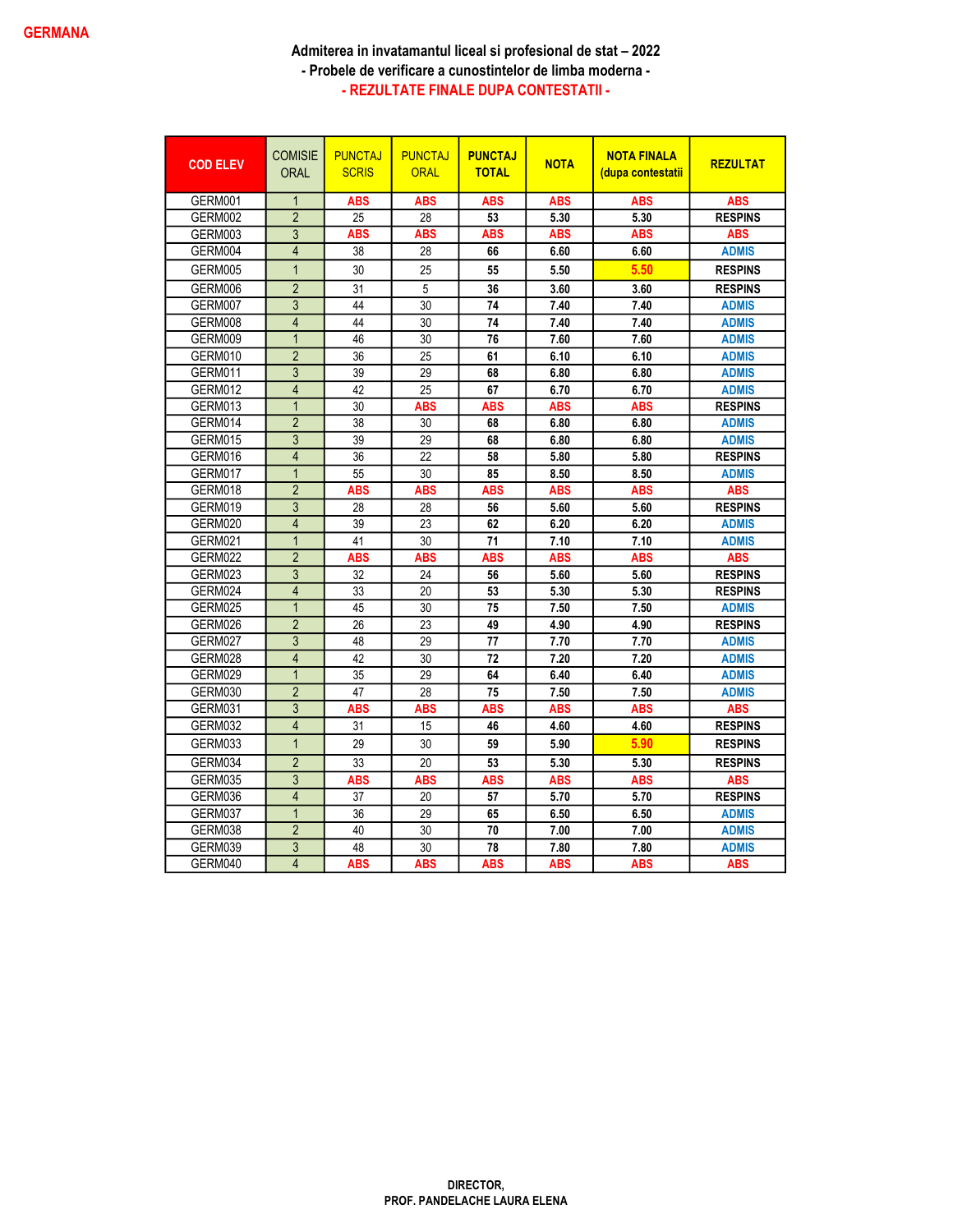| <b>COD ELEV</b> | <b>COMISIE</b><br><b>ORAL</b> | <b>PUNCTAJ</b><br><b>SCRIS</b> | <b>PUNCTAJ</b><br><b>ORAL</b> | <b>PUNCTAJ</b><br><b>TOTAL</b> | <b>NOTA</b> | <b>NOTA FINALA</b><br><u>(dupa contestatii</u> | <b>REZULTAT</b> |
|-----------------|-------------------------------|--------------------------------|-------------------------------|--------------------------------|-------------|------------------------------------------------|-----------------|
| GERM041         | $\overline{1}$                | 35                             | 26                            | 61                             | 6.10        | 6.10                                           | <b>ADMIS</b>    |
| GERM042         | $\overline{2}$                | 50                             | 30                            | 80                             | 8.00        | 8.00                                           | <b>ADMIS</b>    |
| GERM043         | 3                             | 27                             | 25                            | 52                             | 5.20        | 5.20                                           | <b>RESPINS</b>  |
| GERM044         | $\overline{4}$                | 45                             | 21                            | 66                             | 6.60        | 6.60                                           | <b>ADMIS</b>    |
| GERM045         | $\overline{1}$                | 35                             | 27                            | 62                             | 6.20        | 6.20                                           | <b>ADMIS</b>    |
| GERM046         | $\overline{2}$                | 45                             | 29                            | 74                             | 7.40        | 7.40                                           | <b>ADMIS</b>    |
| GERM047         | $\overline{3}$                | 26                             | 23                            | 49                             | 4.90        | 4.90                                           | <b>RESPINS</b>  |
| GERM048         | $\overline{4}$                | 27                             | <b>ABS</b>                    | <b>ABS</b>                     | <b>ABS</b>  | <b>ABS</b>                                     | <b>RESPINS</b>  |
| GERM049         | $\overline{1}$                | 37                             | 30                            | 67                             | 6.70        | 6.70                                           | <b>ADMIS</b>    |
| GERM050         | $\overline{2}$                | 31                             | 27                            | 58                             | 5.80        | 5.80                                           | <b>RESPINS</b>  |
| GERM051         | 3                             | 41                             | 30                            | 71                             | 7.10        | 7.10                                           | <b>ADMIS</b>    |
| GERM052         | $\overline{4}$                | <b>ABS</b>                     | <b>ABS</b>                    | <b>ABS</b>                     | <b>ABS</b>  | <b>ABS</b>                                     | <b>ABS</b>      |
| GERM053         | $\mathbf 1$                   | 45                             | 30                            | 75                             | 7.50        | 7.50                                           | <b>ADMIS</b>    |
| GERM054         | $\overline{2}$                | 34                             | $\overline{30}$               | 64                             | 6.40        | 6.40                                           | <b>ADMIS</b>    |
| GERM055         | 3                             | 37                             | 28                            | 65                             | 6.50        | 6.50                                           | <b>ADMIS</b>    |
| GERM056         | $\overline{4}$                | 34                             | 26                            | 60                             | 6.00        | 6.00                                           | <b>ADMIS</b>    |
| GERM057         | $\overline{1}$                | 31                             | 28                            | 59                             | 5.90        | 5.90                                           | <b>RESPINS</b>  |
| GERM058         | $\overline{2}$                | 31                             | 28                            | 59                             | 5.90        | 5.90                                           | <b>RESPINS</b>  |
| GERM059         | $\overline{3}$                | 34                             | 29                            | 63                             | 6.30        | 6.30                                           | <b>ADMIS</b>    |
| GERM060         | $\overline{4}$                | 39                             | 22                            | 61                             | 6.10        | 6.10                                           | <b>ADMIS</b>    |
| GERM061         | $\mathbf 1$                   | 32                             | ABS                           | ABS                            | ABS         | <b>ABS</b>                                     | <b>RESPINS</b>  |
| GERM062         | $\overline{2}$                | 40                             | 28                            | 68                             | 6.80        | 6.80                                           | <b>ADMIS</b>    |
| GERM063         | $\overline{3}$                | 34                             | 30                            | 64                             | 6.40        | 6.40                                           | <b>ADMIS</b>    |
| GERM064         | $\overline{4}$                | 36                             | 22                            | 58                             | 5.80        | 5.80                                           | <b>RESPINS</b>  |
| GERM065         | $\overline{1}$                | 35                             | 30                            | 65                             | 6.50        | 6.50                                           | <b>ADMIS</b>    |
| GERM066         | $\overline{2}$                | 33                             | 30                            | 63                             | 6.30        | 6.30                                           | <b>ADMIS</b>    |
| GERM067         | 3                             | <b>ABS</b>                     | <b>ABS</b>                    | <b>ABS</b>                     | ABS         | <b>ABS</b>                                     | <b>ABS</b>      |
| GERM068         | $\overline{4}$                | 27                             | 20                            | 47                             | 4.70        | 4.70                                           | <b>RESPINS</b>  |
| GERM069         | $\overline{1}$                | 37                             | 30                            | 67                             | 6.70        | 6.70                                           | <b>ADMIS</b>    |
| GERM070         | $\overline{2}$                | 31                             | 28                            | 59                             | 5.90        | 5.90                                           | <b>RESPINS</b>  |
| GERM071         | 3                             | 42                             | 30                            | 72                             | 7.20        | 7.20                                           | <b>ADMIS</b>    |
| GERM072         | $\overline{4}$                | <b>ABS</b>                     | <b>ABS</b>                    | <b>ABS</b>                     | <b>ABS</b>  | <b>ABS</b>                                     | <b>ABS</b>      |
| GERM073         | $\overline{1}$                | <b>ABS</b>                     | <b>ABS</b>                    | <b>ABS</b>                     | <b>ABS</b>  | <b>ABS</b>                                     | <b>ABS</b>      |
| GERM074         | $\overline{2}$                | <b>ABS</b>                     | <b>ABS</b>                    | <b>ABS</b>                     | <b>ABS</b>  | <b>ABS</b>                                     | <b>ABS</b>      |
| GERM075         | 3                             | 34                             | 28                            | 62                             | 6.20        | 6.20                                           | <b>ADMIS</b>    |
| GERM076         | $\overline{4}$                | <b>ABS</b>                     | <b>ABS</b>                    | <b>ABS</b>                     | <b>ABS</b>  | <b>ABS</b>                                     | <b>ABS</b>      |
| GERM077         | $\overline{1}$                | 23                             | 29                            | 52                             | 5.20        | 5.20                                           | <b>RESPINS</b>  |
| GERM078         | $\overline{2}$                | 38                             | 30                            | 68                             | 6.80        | 6.80                                           | <b>ADMIS</b>    |
| GERM079         | 3                             | 63                             | 30                            | 93                             | 9.30        | 9.30                                           | <b>ADMIS</b>    |
| GERM080         | $\overline{4}$                | 35                             | 23                            | 58                             | 5.80        | 5.80                                           | <b>RESPINS</b>  |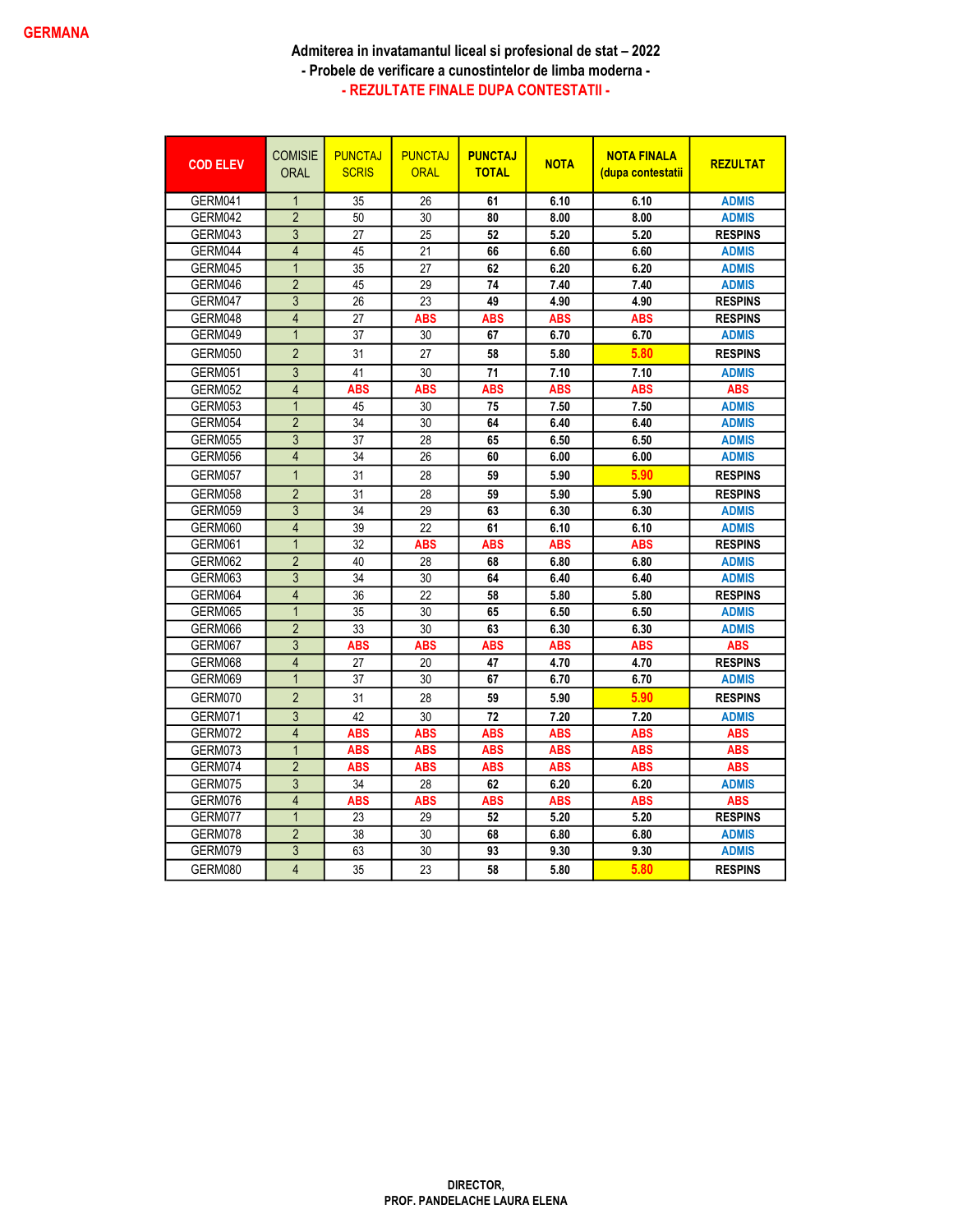| <b>COD ELEV</b> | <b>COMISIE</b><br><b>ORAL</b> | <b>PUNCTAJ</b><br><b>SCRIS</b> | <b>PUNCTAJ</b><br><b>ORAL</b> | <b>PUNCTAJ</b><br><b>TOTAL</b> | <b>NOTA</b> | <b>NOTA FINALA</b><br>(dupa contestatii | <b>REZULTAT</b> |
|-----------------|-------------------------------|--------------------------------|-------------------------------|--------------------------------|-------------|-----------------------------------------|-----------------|
| GERM081         | $\mathbf{1}$                  | <b>ABS</b>                     | <b>ABS</b>                    | <b>ABS</b>                     | <b>ABS</b>  | <b>ABS</b>                              | <b>ABS</b>      |
| GERM082         | $\overline{2}$                | 66                             | 30                            | 96                             | 9.60        | 9.60                                    | <b>ADMIS</b>    |
| GERM083         | 3                             | ABS                            | ABS                           | <b>ABS</b>                     | ABS         | ABS                                     | ABS             |
| GERM084         | $\overline{4}$                | 32                             | <b>ABS</b>                    | <b>ABS</b>                     | <b>ABS</b>  | <b>ABS</b>                              | <b>RESPINS</b>  |
| GERM085         | $\overline{1}$                | 37                             | 30                            | 67                             | 6.70        | 6.70                                    | <b>ADMIS</b>    |
| GERM086         | $\overline{2}$                | 27                             | 25                            | 52                             | 5.20        | 5.20                                    | <b>RESPINS</b>  |
| GERM087         | $\overline{3}$                | 31                             | 20                            | 51                             | 5.10        | 5.10                                    | <b>RESPINS</b>  |
| GERM088         | $\overline{4}$                | 30                             | 22                            | 52                             | 5.20        | 5.20                                    | <b>RESPINS</b>  |
| GERM089         | $\overline{1}$                | 51                             | 30                            | 81                             | 8.10        | 8.10                                    | <b>ADMIS</b>    |
| GERM090         | $\overline{2}$                | 31                             | 28                            | 59                             | 5.90        | 5.90                                    | <b>RESPINS</b>  |
| GERM091         | $\overline{3}$                | 43                             | 30                            | 73                             | 7.30        | 7.30                                    | <b>ADMIS</b>    |
| GERM092         | $\overline{4}$                | 35                             | 26                            | 61                             | 6.10        | 6.10                                    | <b>ADMIS</b>    |
| GERM093         | $\overline{1}$                | <b>ABS</b>                     | <b>ABS</b>                    | <b>ABS</b>                     | <b>ABS</b>  | <b>ABS</b>                              | <b>ABS</b>      |
| GERM094         | $\overline{2}$                | 37                             | 26                            | 63                             | 6.30        | 6.30                                    | <b>ADMIS</b>    |
| GERM095         | 3                             | <b>ABS</b>                     | <b>ABS</b>                    | <b>ABS</b>                     | <b>ABS</b>  | <b>ABS</b>                              | <b>ABS</b>      |
| GERM096         | $\overline{4}$                | 35                             | 25                            | 60                             | 6.00        | 6.00                                    | <b>ADMIS</b>    |
| GERM097         | $\overline{1}$                | 30                             | 25                            | 55                             | 5.50        | 5.50                                    | <b>RESPINS</b>  |
| GERM098         | $\overline{2}$                | 39                             | 30                            | 69                             | 6.90        | 6.90                                    | <b>ADMIS</b>    |
| GERM099         | $\overline{3}$                | <b>ABS</b>                     | <b>ABS</b>                    | <b>ABS</b>                     | <b>ABS</b>  | <b>ABS</b>                              | <b>ABS</b>      |
| GERM100         | $\overline{4}$                | <b>ABS</b>                     | <b>ABS</b>                    | <b>ABS</b>                     | <b>ABS</b>  | <b>ABS</b>                              | <b>ABS</b>      |
| GERM101         | $\overline{1}$                | 33                             | 30                            | 63                             | 6.30        | 6.30                                    | <b>ADMIS</b>    |
| GERM102         | $\overline{2}$                | 44                             | 30                            | 74                             | 7.40        | 7.40                                    | <b>ADMIS</b>    |
| GERM103         | 3                             | 67                             | 30                            | 97                             | 9.70        | 9.70                                    | <b>ADMIS</b>    |
| GERM104         | $\overline{4}$                | 28                             | 21                            | 49                             | 4.90        | 4.90                                    | <b>RESPINS</b>  |
| GERM105         | $\overline{1}$                | 41                             | 28                            | 69                             | 6.90        | 6.90                                    | <b>ADMIS</b>    |
| GERM106         | $\overline{2}$                | <b>ABS</b>                     | <b>ABS</b>                    | ABS                            | <b>ABS</b>  | <b>ABS</b>                              | <b>ABS</b>      |
| GERM107         | $\overline{3}$                | 26                             | 28                            | 54                             | 5.40        | 5.40                                    | <b>RESPINS</b>  |
| GERM108         | $\overline{4}$                | 43                             | 27                            | 70                             | 7.00        | 7.00                                    | <b>ADMIS</b>    |
| GERM109         | $\mathbf 1$                   | 31                             | 30                            | 61                             | 6.10        | 6.10                                    | <b>ADMIS</b>    |
| <b>GERM110</b>  | $\overline{2}$                | 41                             | $\overline{29}$               | 70                             | 7.00        | 7.00                                    | <b>ADMIS</b>    |
| GERM111         | $\overline{3}$                | 31                             | 23                            | 54                             | 5.40        | 5.40                                    | <b>RESPINS</b>  |
| GERM112         | $\overline{4}$                | 35                             | 25                            | 60                             | 6.00        | 6.00                                    | <b>ADMIS</b>    |
| GERM113         | $\overline{1}$                | <b>ABS</b>                     | <b>ABS</b>                    | <b>ABS</b>                     | <b>ABS</b>  | <b>ABS</b>                              | <b>ABS</b>      |
| GERM114         | $\overline{2}$                | 38                             | 30                            | 68                             | 6.80        | 6.80                                    | <b>ADMIS</b>    |
| GERM115         | $\overline{3}$                | 40                             | 30                            | 70                             | 7.00        | 7.00                                    | <b>ADMIS</b>    |
| GERM116         | $\overline{4}$                | <b>ABS</b>                     | <b>ABS</b>                    | <b>ABS</b>                     | <b>ABS</b>  | <b>ABS</b>                              | <b>ABS</b>      |
| GERM117         | $\overline{1}$                | 42                             | 30                            | 72                             | 7.20        | 7.20                                    | <b>ADMIS</b>    |
| GERM118         | $\overline{2}$                | 41                             | 30                            | 71                             | 7.10        | 7.10                                    | <b>ADMIS</b>    |
| GERM119         | 3                             | 31                             | 25                            | 56                             | 5.60        | 5.60                                    | <b>RESPINS</b>  |
| <b>GERM120</b>  | $\overline{4}$                | <b>ABS</b>                     | <b>ABS</b>                    | <b>ABS</b>                     | <b>ABS</b>  | <b>ABS</b>                              | <b>ABS</b>      |